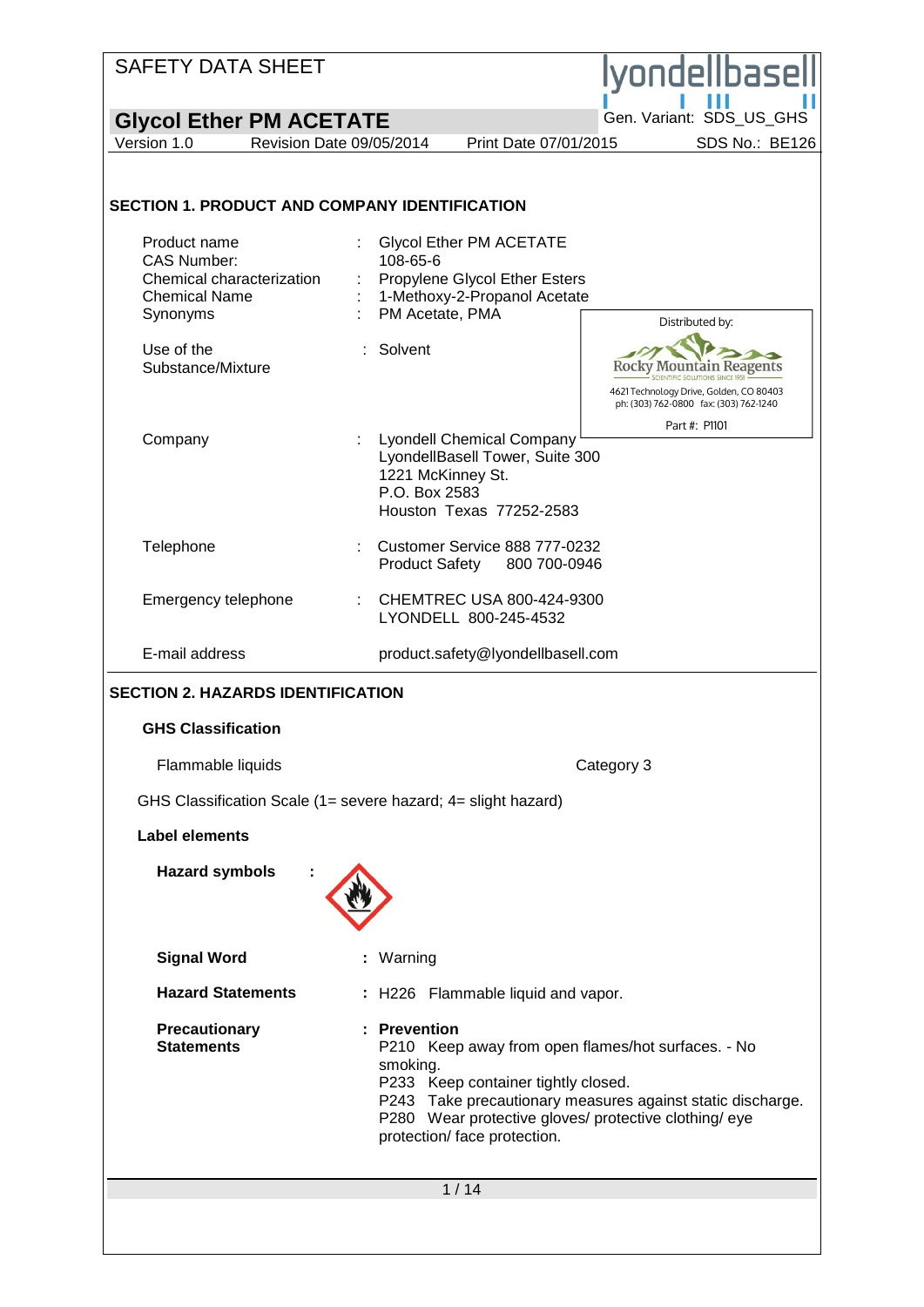## SAFETY DATA SHEET lvondellbase **Glycol Ether PM ACETATE**<br>Version 1.0 Revision Date 09/05/2014 Print Date 07/01/2015 SDS No.: BE126 Revision Date 09/05/2014 **Response** P370 + P378 In case of fire: Use dry sand, dry chemical or alcohol-resistant foam to extinguish. **Storage** P403 + P235 Store in a well-ventilated place. Keep cool. **Other hazards** No additional information available. **3. Composition/information on ingredients Substances** Chemical nature : Substance **Ingredients** Chemical Name CAS-No. Weight % Component EC-No. Type 1-Methoxy-2-propanol acetate  $|108-65-6$   $|308-65-6$   $|408-65-6$   $|508-65-65-1|$ 2-Methoxy-1-propanol acetate 70657-70-4 <0.3 % C Butylated Hydroxy Toluene 128-37-0 0.005 - 0.007 % Key: (A) Substance (C) Impurity **SECTION 4. FIRST AID MEASURES First aid procedures** General advice : Take proper precautions to ensure your own health and safety before attempting rescue and providing first aid. For specific information refer to the Emergency Overview in Section 2 of this SDS. After adequate first aid, no further treatment is required unless symptoms reappear. Consult a physician/doctor if necessary. Show this material safety data sheet to the doctor in attendance. If inhaled : If overcome by exposure, remove victim to fresh air immediately. Give oxygen or artificial respiration as needed. Obtain emergency medical attention. $2/14$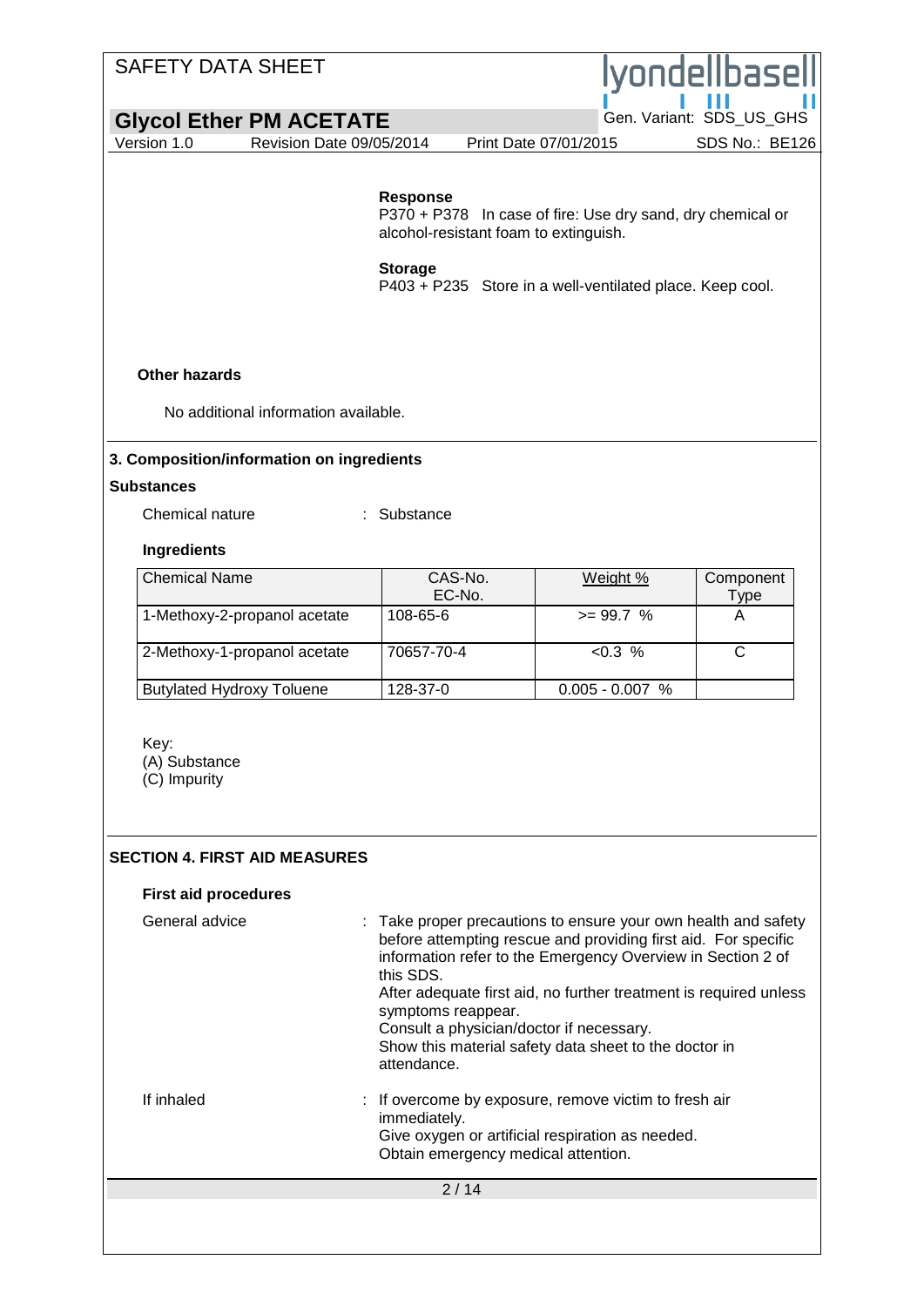## SAFETY DATA SHEET ondellbas **Glycol Ether PM ACETATE**<br>Version 1.0 Revision Date 09/05/2014 Print Date 07/01/2015 SDS No.: BE126 Revision Date 09/05/2014 Prompt action is essential. In case of skin contact : Remove contaminated clothing as needed. Wash thoroughly with soap and water. Flush with lukewarm water for 15 minutes. If sticky, use waterless cleaner first. Seek medical attention if discomfort persists. In case of eye contact : Immediately flush the eyes with large amounts of clean lowpressure water for at least 15 minutes, occasionally lifting the upper and lower lids. If pain or irritation persists, promptly obtain medical attention. If swallowed : Do not induce vomiting. Risk of damage to lungs exceeds poisoning risk. Obtain emergency medical attention. **Notes to physician** Symptoms : May cause moderate irritation, including burning sensation, tearing, redness or swelling. Prolonged overexposure to either vapor or mist may cause coughing, shortness of breath, dizziness and drunkenness. Ingestion may cause gastrointestinal discomfort with any or all of the following symptoms: nausea, vomiting, lethargy, or diarrhea. Repeated or prolonged exposure may irritate the mucous membranes. Hazards : Inhalation may cause CNS symptoms like headache, dizziness, fatigue, muscular, weakness, drowsiness and lack of coordination. Treatment : Treat symptomatically. Treatment of overexposure should be directed at the control of symptoms and the clinical condition of the patient. **SECTION 5. FIRE-FIGHTING MEASURES Flammable properties** Flash point :  $\sim 113.9 \, \text{°F}$  (45.5 °C) at 101.3 hPa (76.0 mm Hg) Method: ASTM D 3278 Autoignition temperature : 604 °F (318 °C) Lower explosion limit : 1.5 vol% Upper explosion limit : 12 vol% **Fire fighting**3 / 14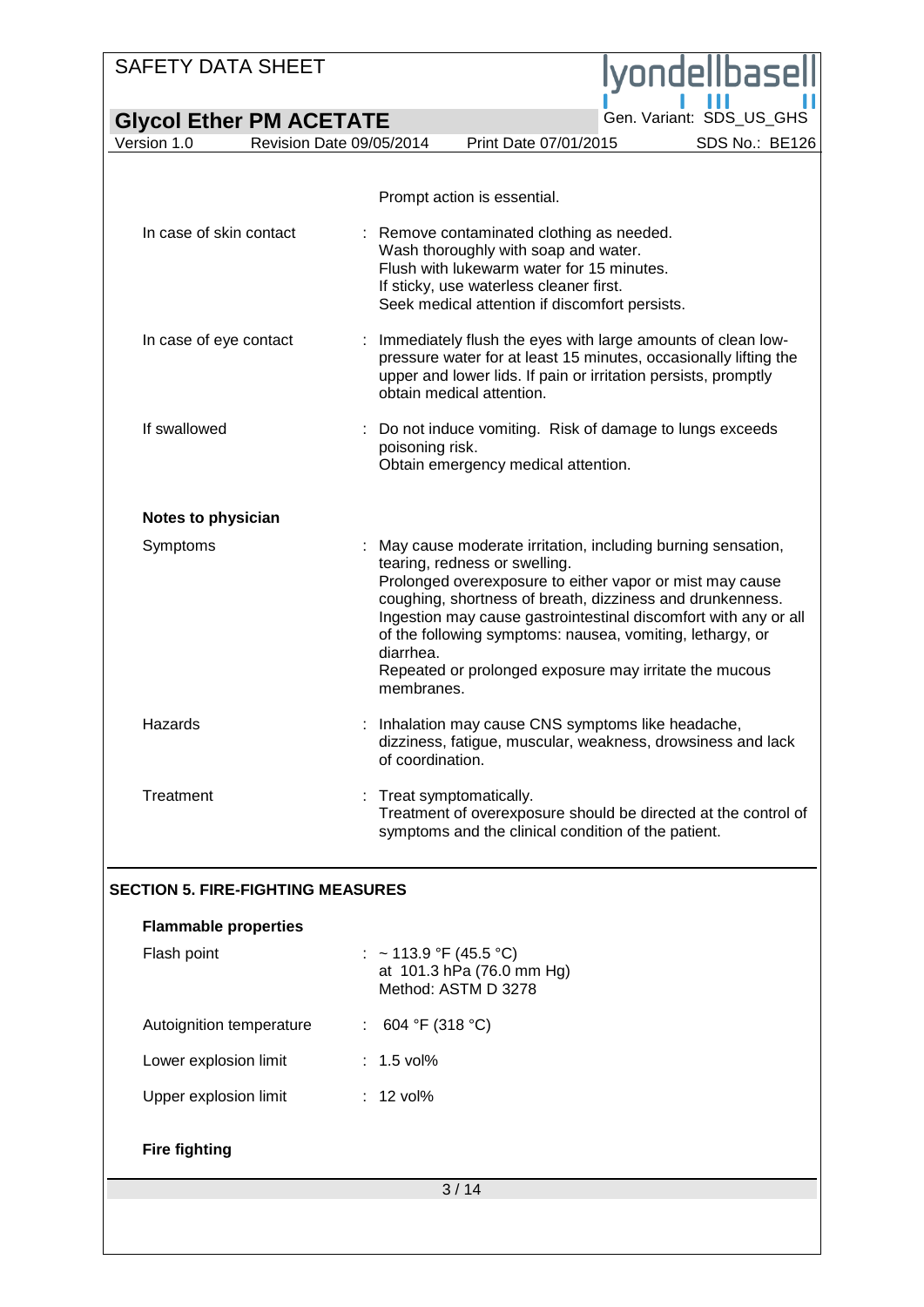| <b>SAFETY DATA SHEET</b>                              |                                                                                                                                                                                                                                                                                                                                                                                                          | lyondellbasell                                                                                                                                                                                                                                                                                                                                                                                                                                           |
|-------------------------------------------------------|----------------------------------------------------------------------------------------------------------------------------------------------------------------------------------------------------------------------------------------------------------------------------------------------------------------------------------------------------------------------------------------------------------|----------------------------------------------------------------------------------------------------------------------------------------------------------------------------------------------------------------------------------------------------------------------------------------------------------------------------------------------------------------------------------------------------------------------------------------------------------|
| <b>Glycol Ether PM ACETATE</b>                        |                                                                                                                                                                                                                                                                                                                                                                                                          | Gen. Variant: SDS_US_GHS                                                                                                                                                                                                                                                                                                                                                                                                                                 |
| Version 1.0<br>Revision Date 09/05/2014               | Print Date 07/01/2015                                                                                                                                                                                                                                                                                                                                                                                    | SDS No.: BE126                                                                                                                                                                                                                                                                                                                                                                                                                                           |
|                                                       |                                                                                                                                                                                                                                                                                                                                                                                                          |                                                                                                                                                                                                                                                                                                                                                                                                                                                          |
| Suitable extinguishing media                          | fog or alcohol-resistant foam.                                                                                                                                                                                                                                                                                                                                                                           | : SMALL FIRE: Use dry chemicals, CO2, water spray or<br>alcohol-resistant foam. LARGE FIRE: Use water spray, water                                                                                                                                                                                                                                                                                                                                       |
| Unsuitable extinguishing<br>media                     | Do not use solid water stream.                                                                                                                                                                                                                                                                                                                                                                           |                                                                                                                                                                                                                                                                                                                                                                                                                                                          |
| Protective equipment and precautions for firefighters |                                                                                                                                                                                                                                                                                                                                                                                                          |                                                                                                                                                                                                                                                                                                                                                                                                                                                          |
| Specific hazards during fire<br>fighting              | vapors.<br>can burn in open or explode if confined.<br>Vapors may be heavier than air.<br>flashing back to vapor source.<br>normal flash point.<br>Fight fire from a safe distance/protected location.<br>Heat may build enough pressure to rupture closed<br>Use water spray/fog for cooling.<br>Avoid frothing/steam explosion.<br>Burning liquid may float on water.<br>by water dilution.<br>waters. | : When heated above the flash point, releases flammable<br>When mixed with air and exposed to ignition source, vapors<br>May travel long distances along the ground before igniting and<br>Fine sprays/mists may be combustible at temperatures below<br>containers/spreading fire/increasing risk of burns/injuries.<br>Although water soluble, may not be practical to extinguish fire<br>Notify authorities immediately if liquid enters sewer/public |
| Special protective equipment<br>for fire-fighters     | Do not enter fire area without proper protection.<br>÷<br>(SCBA).<br>limited protection.                                                                                                                                                                                                                                                                                                                 | Wear positive pressure self-contained breathing apparatus<br>Structural firefighter's protective clothing will only provide                                                                                                                                                                                                                                                                                                                              |
| <b>SECTION 6. ACCIDENTAL RELEASE MEASURES</b>         |                                                                                                                                                                                                                                                                                                                                                                                                          |                                                                                                                                                                                                                                                                                                                                                                                                                                                          |
| Personal precautions                                  | : Eliminate all sources of ignition.<br>Ensure adequate ventilation.<br>Use personal protective equipment.                                                                                                                                                                                                                                                                                               |                                                                                                                                                                                                                                                                                                                                                                                                                                                          |
| Environmental precautions                             | release to surface water.                                                                                                                                                                                                                                                                                                                                                                                | If necessary, all contaminated waste water must be treated in<br>a municipal or industrial wastewater treatment plant before                                                                                                                                                                                                                                                                                                                             |
|                                                       | reduce exposures to an acceptable level.                                                                                                                                                                                                                                                                                                                                                                 | Chemical removal by air and water pollution control devices<br>must meet the minimum efficiency requirements needed to                                                                                                                                                                                                                                                                                                                                   |
| Methods for containment /<br>Methods for cleaning up  | : Flammable liquid.<br>Release can cause fire or explosion.<br>Liquids/vapors may ignite.<br>Evacuate/limit access.<br>Equip responders with proper protection.                                                                                                                                                                                                                                          |                                                                                                                                                                                                                                                                                                                                                                                                                                                          |
|                                                       | 4/14                                                                                                                                                                                                                                                                                                                                                                                                     |                                                                                                                                                                                                                                                                                                                                                                                                                                                          |
|                                                       |                                                                                                                                                                                                                                                                                                                                                                                                          |                                                                                                                                                                                                                                                                                                                                                                                                                                                          |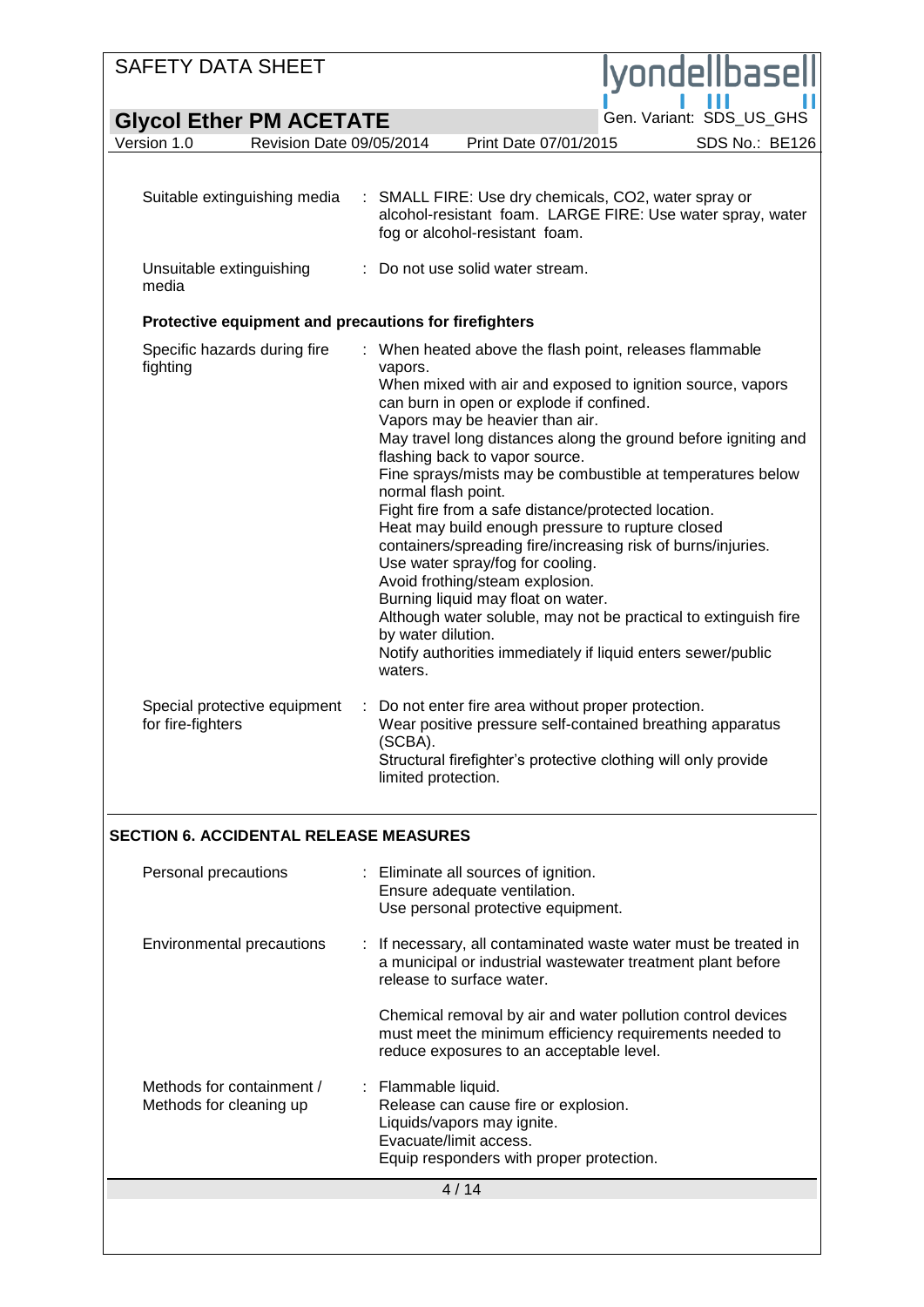| <b>SAFETY DATA SHEET</b>                         |                                                                                                                                   |                                                                                                                                                                                                                                                                                                                                                                                                                                                                                                                                                                                                                                                                                                                                                                                                                                                                                                                                                                                                                                                                                                                                                                                                                                                                                                                                                                                                                                                                                                                                                                                                                   | lyondellbasel                                                                                                                     |
|--------------------------------------------------|-----------------------------------------------------------------------------------------------------------------------------------|-------------------------------------------------------------------------------------------------------------------------------------------------------------------------------------------------------------------------------------------------------------------------------------------------------------------------------------------------------------------------------------------------------------------------------------------------------------------------------------------------------------------------------------------------------------------------------------------------------------------------------------------------------------------------------------------------------------------------------------------------------------------------------------------------------------------------------------------------------------------------------------------------------------------------------------------------------------------------------------------------------------------------------------------------------------------------------------------------------------------------------------------------------------------------------------------------------------------------------------------------------------------------------------------------------------------------------------------------------------------------------------------------------------------------------------------------------------------------------------------------------------------------------------------------------------------------------------------------------------------|-----------------------------------------------------------------------------------------------------------------------------------|
|                                                  |                                                                                                                                   |                                                                                                                                                                                                                                                                                                                                                                                                                                                                                                                                                                                                                                                                                                                                                                                                                                                                                                                                                                                                                                                                                                                                                                                                                                                                                                                                                                                                                                                                                                                                                                                                                   | Gen. Variant: SDS_US_GHS                                                                                                          |
| <b>Glycol Ether PM ACETATE</b>                   |                                                                                                                                   |                                                                                                                                                                                                                                                                                                                                                                                                                                                                                                                                                                                                                                                                                                                                                                                                                                                                                                                                                                                                                                                                                                                                                                                                                                                                                                                                                                                                                                                                                                                                                                                                                   |                                                                                                                                   |
| Version 1.0<br>Revision Date 09/05/2014          | Extinguish all ignition sources.                                                                                                  | Print Date 07/01/2015<br>Stop leak if you can do it without risk.<br>Slippery walking/spread granular cover or soak up.<br>Prevent flow to sewer/public waters.<br>Notify fire and environmental authorities.<br>Soak up small spills with inert solids.<br>Use suitable disposal containers.<br>On water, material is soluble and may float or sink.<br>Contain/collect rapidly to minimize dispersion.<br>Disperse residue to reduce aquatic harm.<br>Report per regulatory requirements.                                                                                                                                                                                                                                                                                                                                                                                                                                                                                                                                                                                                                                                                                                                                                                                                                                                                                                                                                                                                                                                                                                                       | SDS No.: BE126                                                                                                                    |
| <b>SECTION 7. HANDLING AND STORAGE</b>           |                                                                                                                                   |                                                                                                                                                                                                                                                                                                                                                                                                                                                                                                                                                                                                                                                                                                                                                                                                                                                                                                                                                                                                                                                                                                                                                                                                                                                                                                                                                                                                                                                                                                                                                                                                                   |                                                                                                                                   |
| <b>Handling</b>                                  |                                                                                                                                   |                                                                                                                                                                                                                                                                                                                                                                                                                                                                                                                                                                                                                                                                                                                                                                                                                                                                                                                                                                                                                                                                                                                                                                                                                                                                                                                                                                                                                                                                                                                                                                                                                   |                                                                                                                                   |
| Advice on safe handling                          | : For industrial use only.<br>peroxide formation<br>Use only non-sparking tools.<br>atmospheres.<br>before maintenance or repair. | Keep container tightly closed when not in use.<br>The potential for peroxide formation is enhanced when this<br>solvent is used in processes such as distillation.<br>Product contains Butylhydroxytoluene (BHT) to prevent<br>Properly ground containers before beginning transfer.<br>When transferring propylene glycol ethers with flash points at<br>or below 60 °C (140 °F) into fixed site vessels, the vessel<br>should be purged and inerted prior to transfer.<br>Propylene glycol ethers may be transferred into air<br>atmospheres if the temperature of the product and the<br>ambient temperature within the shipping container are both at<br>least 16.7 $\mathrm{^{\circ}C}$ (30 $\mathrm{^{\circ}F}$ ) less than the product's flash point. After<br>loading, nitrogen blanketing is required if the contents of the<br>transportation container could exceed a temperature of 16.7<br><sup>o</sup> C (30 <sup>o</sup> F) less than the product flash point during any<br>subsequent transportation activities.<br>If the product flash point is less than 16.7 $\rm{^oC}$ (30 $\rm{^oF}$ ) above<br>or the storage temperature of the product, the container<br>should be purged and inerted with nitrogen prior to loading<br>and nitrogen blanketed after loading.<br>Handle empty containers with care.<br>Flammable/combustible residue remains after emptying.<br>flashpoint, is recommended when received with air<br>Isolate, vent, drain, wash and purge systems or equipment<br>Use adequate personal protective equipment.<br>Observe precautions pertaining to confined space entry. | either the ambient temperature of the transportation container<br>The purging of all empty shipping containers, regardless of the |
| <b>Storage</b>                                   |                                                                                                                                   |                                                                                                                                                                                                                                                                                                                                                                                                                                                                                                                                                                                                                                                                                                                                                                                                                                                                                                                                                                                                                                                                                                                                                                                                                                                                                                                                                                                                                                                                                                                                                                                                                   |                                                                                                                                   |
| Requirements for storage<br>areas and containers |                                                                                                                                   | Store only in tightly closed, properly vented containers away<br>from heat, sparks, open flame and strong oxidizing agents.                                                                                                                                                                                                                                                                                                                                                                                                                                                                                                                                                                                                                                                                                                                                                                                                                                                                                                                                                                                                                                                                                                                                                                                                                                                                                                                                                                                                                                                                                       |                                                                                                                                   |
|                                                  | 5/14                                                                                                                              |                                                                                                                                                                                                                                                                                                                                                                                                                                                                                                                                                                                                                                                                                                                                                                                                                                                                                                                                                                                                                                                                                                                                                                                                                                                                                                                                                                                                                                                                                                                                                                                                                   |                                                                                                                                   |
|                                                  |                                                                                                                                   |                                                                                                                                                                                                                                                                                                                                                                                                                                                                                                                                                                                                                                                                                                                                                                                                                                                                                                                                                                                                                                                                                                                                                                                                                                                                                                                                                                                                                                                                                                                                                                                                                   |                                                                                                                                   |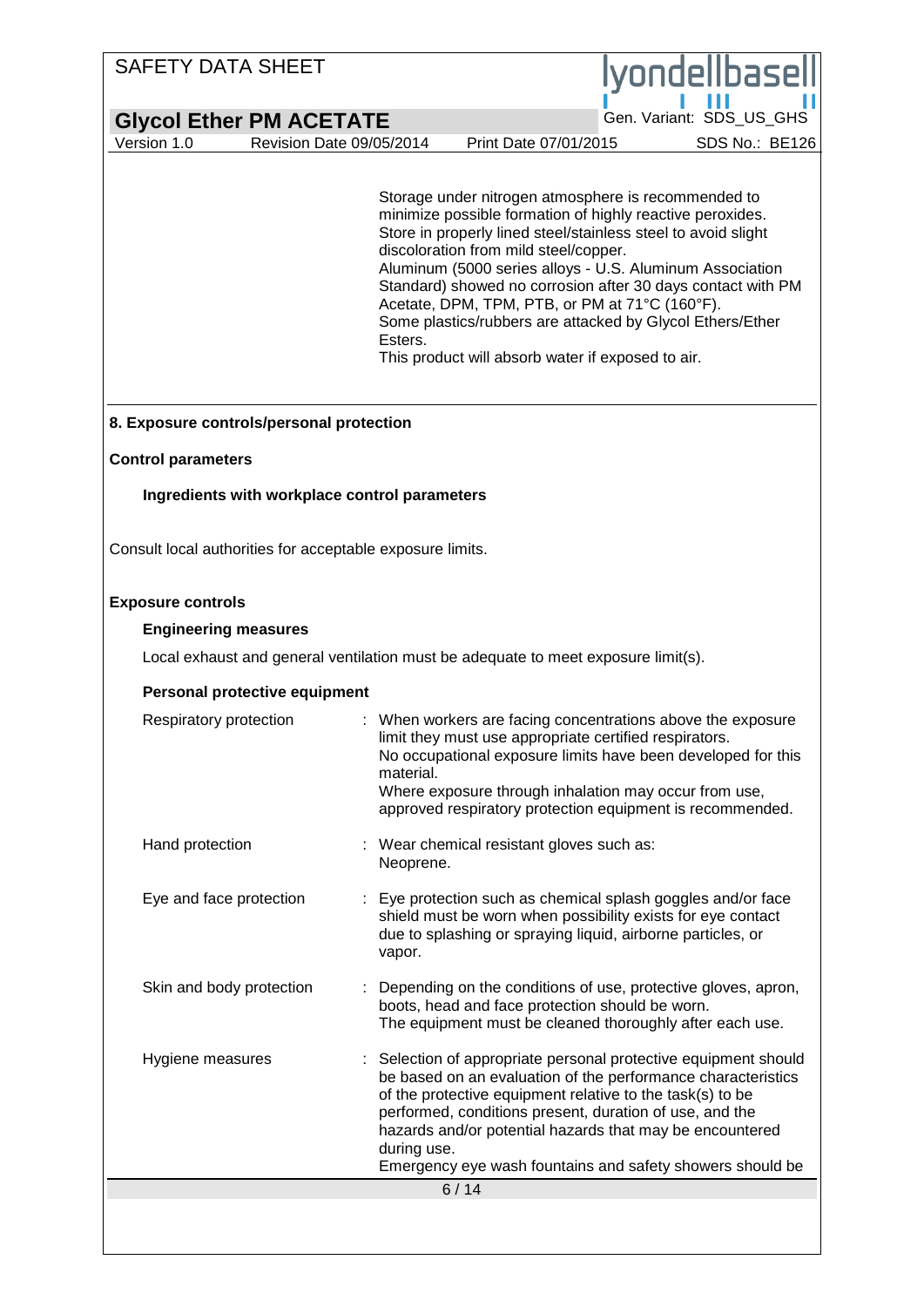| <b>SAFETY DATA SHEET</b>                           | lyondellbasell                                                                                                                                                                                                                                 |
|----------------------------------------------------|------------------------------------------------------------------------------------------------------------------------------------------------------------------------------------------------------------------------------------------------|
| <b>Glycol Ether PM ACETATE</b>                     | Gen. Variant: SDS_US_GHS                                                                                                                                                                                                                       |
| Version 1.0                                        | SDS No.: BE126<br>Revision Date 09/05/2014<br>Print Date 07/01/2015                                                                                                                                                                            |
|                                                    | available in the immediate vicinity of any potential exposure.<br>Use good personal hygiene practices.<br>Wash hands before eating, drinking, smoking, or using toilet<br>facilities.<br>Take off contaminated clothing and wash before reuse. |
| <b>SECTION 9. PHYSICAL AND CHEMICAL PROPERTIES</b> |                                                                                                                                                                                                                                                |
| Appearance                                         |                                                                                                                                                                                                                                                |
| Physical state                                     | : liquid                                                                                                                                                                                                                                       |
| Color                                              | Colorless.                                                                                                                                                                                                                                     |
| Odor                                               | Ester-like odor.                                                                                                                                                                                                                               |
| Safety data                                        |                                                                                                                                                                                                                                                |
| Flash point                                        | : ~113.9 °F (45.5 °C)<br>at 101.3 hPa (76.0 mm Hg)                                                                                                                                                                                             |
|                                                    | Method: ASTM D 3278                                                                                                                                                                                                                            |
| Lower explosion limit                              | $: 1.5$ vol%                                                                                                                                                                                                                                   |
| Upper explosion limit                              | $: 12$ vol%                                                                                                                                                                                                                                    |
| Flammability (solid, gas)                          | : Not applicable                                                                                                                                                                                                                               |
| Oxidizing properties                               | : Not considered an oxidizing agent.                                                                                                                                                                                                           |
| Autoignition temperature                           | : 604 °F (318 °C)                                                                                                                                                                                                                              |
| Molecular weight                                   | : $132.15$ g/mol                                                                                                                                                                                                                               |
| Decomposition temperature                          | : not determined                                                                                                                                                                                                                               |
| pH<br>Melting point/freezing point                 | : 6.8<br>: $-85 \text{ °F}$ ( $-65 \text{ °C}$ )                                                                                                                                                                                               |
| Boiling point/boiling range                        | : $295 °F (146 °C)$<br>at 1,013 hPa (760 mm Hg)                                                                                                                                                                                                |
| Vapor pressure                                     | $\therefore$ 0.0079 hPa (0.006 mm Hg)<br>at 77 °F (25 °C)                                                                                                                                                                                      |
| Density                                            | : $\sim 0.96$ g/cm3<br>at 77 °F (25 °C)                                                                                                                                                                                                        |
| Water solubility                                   | : $198$ g/l<br>at 68 °F (20 °C)<br>7/14                                                                                                                                                                                                        |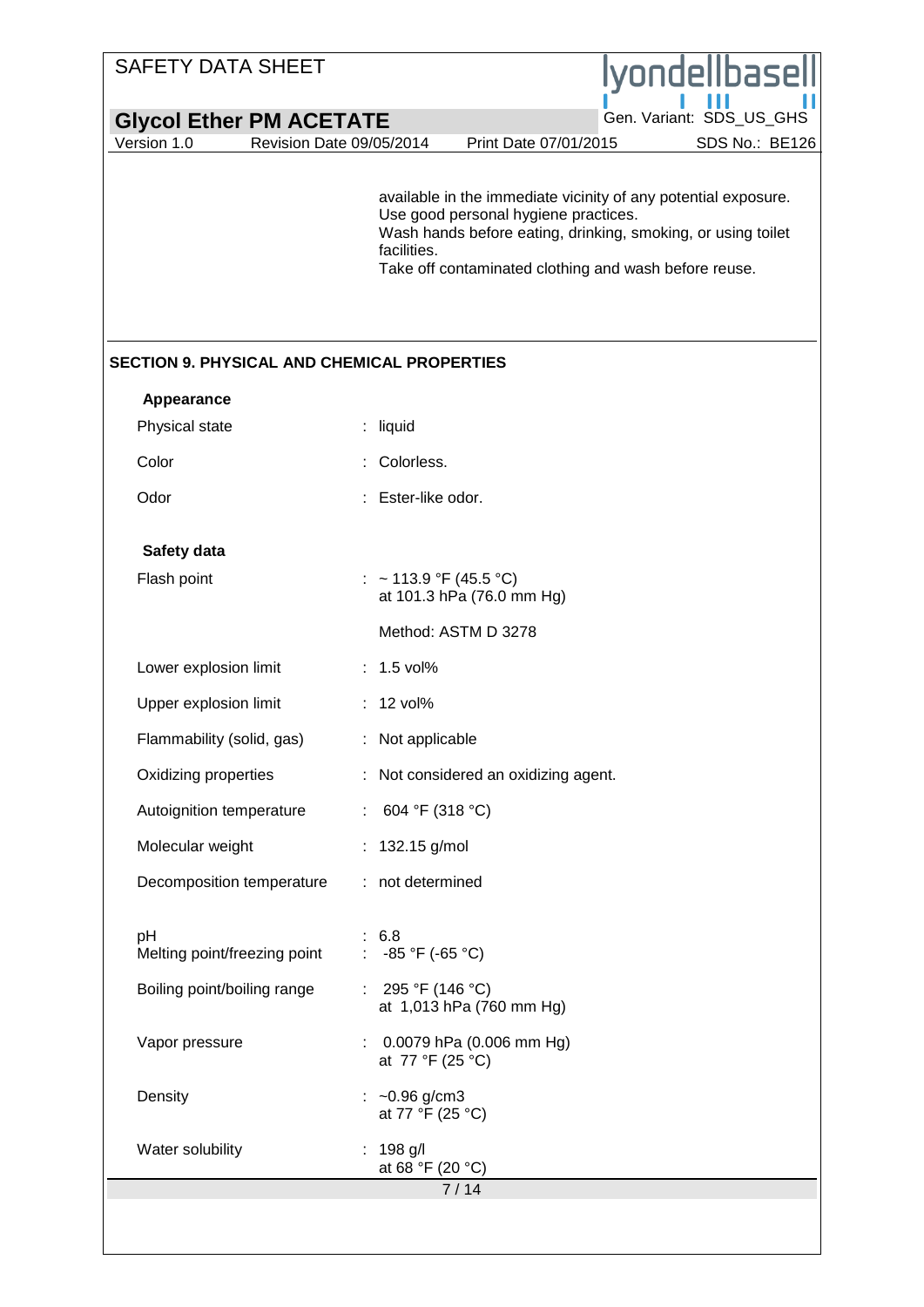## SAFETY DATA SHEET

| <b>SAFETY DATA SHEET</b>                    | ndellbasell                                                                                                                                                                                                                                                                                                                                                             |
|---------------------------------------------|-------------------------------------------------------------------------------------------------------------------------------------------------------------------------------------------------------------------------------------------------------------------------------------------------------------------------------------------------------------------------|
| <b>Glycol Ether PM ACETATE</b>              | Gen. Variant: SDS_US_GHS                                                                                                                                                                                                                                                                                                                                                |
| Version 1.0<br>Revision Date 09/05/2014     | SDS No.: BE126<br>Print Date 07/01/2015                                                                                                                                                                                                                                                                                                                                 |
|                                             |                                                                                                                                                                                                                                                                                                                                                                         |
|                                             | Soluble in water.                                                                                                                                                                                                                                                                                                                                                       |
| Partition coefficient: n-<br>octanol/water  | : log Pow: 0.36<br>at 77 °F (25 °C)                                                                                                                                                                                                                                                                                                                                     |
| Viscosity, dynamic                          | $: -1$ mPa.s<br>at 77 °F (25 °C)<br>(Brookfield).                                                                                                                                                                                                                                                                                                                       |
| Viscosity, kinematic                        | $: 1.1$ mm2/s<br>at 77 °F (25 °C)                                                                                                                                                                                                                                                                                                                                       |
| Relative vapor density                      | $: -4.6$<br>at 59 - 90 °F (15 - 32 °C)<br>$(Air = 1.0)$                                                                                                                                                                                                                                                                                                                 |
| Evaporation rate                            | : 0.3<br>(butyl acetate $= 1$ )                                                                                                                                                                                                                                                                                                                                         |
| <b>Explosive properties</b>                 | : Not explosive                                                                                                                                                                                                                                                                                                                                                         |
| <b>SECTION 10. STABILITY AND REACTIVITY</b> |                                                                                                                                                                                                                                                                                                                                                                         |
| Reactivity                                  | May react with oxygen to form peroxides.                                                                                                                                                                                                                                                                                                                                |
| Chemical stability                          | : Stable under recommended storage conditions.                                                                                                                                                                                                                                                                                                                          |
| Conditions to avoid                         | : Extended contact with air or oxygen.<br>The potential for peroxide formation is enhanced when this<br>solvent is used in processes such as distillation.<br>Heat, sparks, open flame, other ignition sources, and oxidizing<br>conditions.<br>Ignition may occur at temperatures below those published in<br>the literature as autoignition or ignition temperatures. |
| Materials to avoid                          | Strong oxidizing agents.<br>Moisture and humidity.<br>May react with oxygen to form peroxides.<br>However, there is no known evidence that it has nearly the<br>peroxide forming potential as, for example, diethyl ether, etc.                                                                                                                                         |
| Thermal decomposition                       | Carbon Monoxide and other toxic vapors.                                                                                                                                                                                                                                                                                                                                 |
| Hazardous reactions                         | Not expected to occur.                                                                                                                                                                                                                                                                                                                                                  |

## **SECTION 11. TOXICOLOGICAL INFORMATION**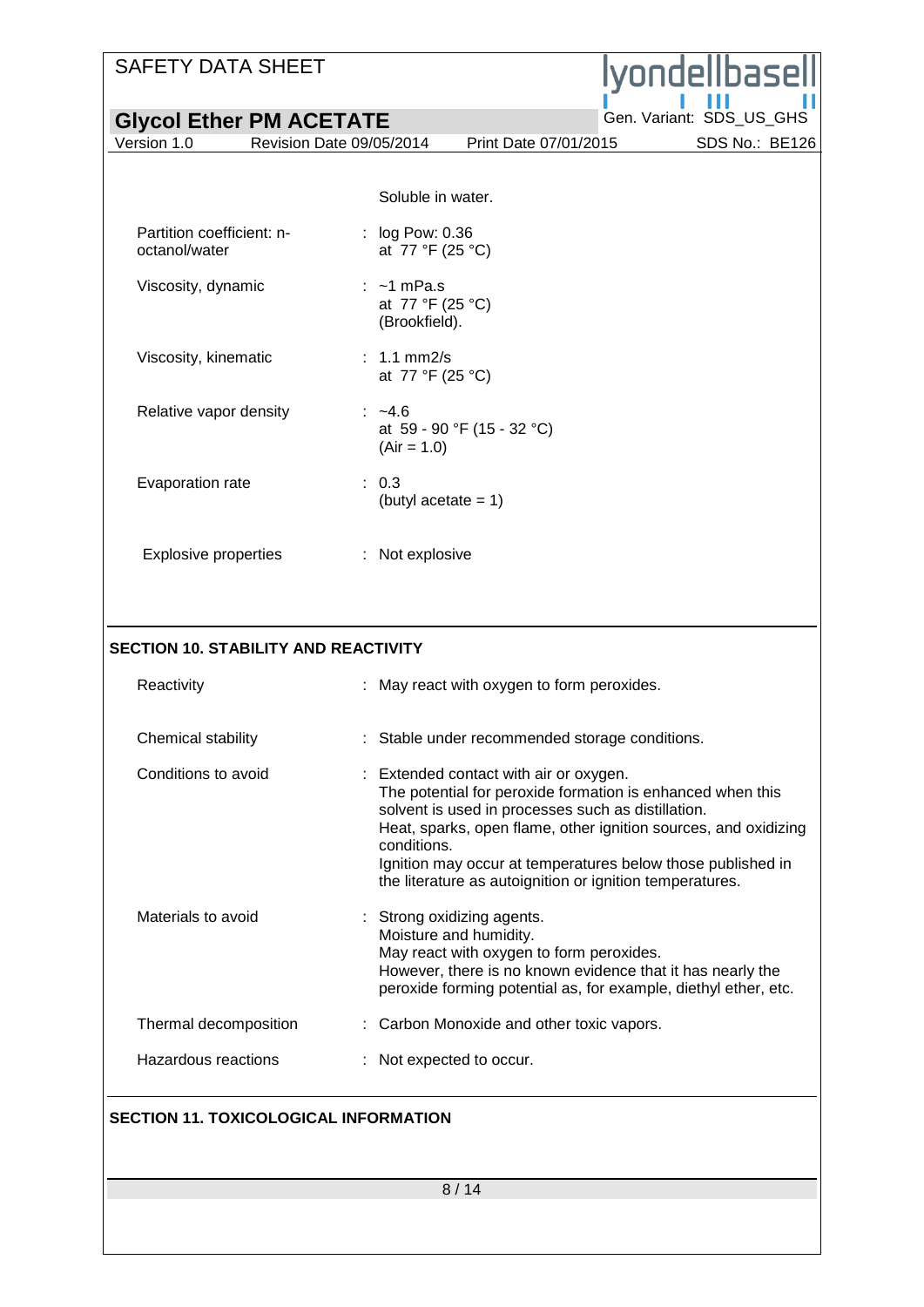## SAFETY DATA SHEET ondellbas' **Glycol Ether PM ACETATE**<br>Version 1.0 Revision Date 09/05/2014 Print Date 07/01/2015 SDS No.: BE126 Revision Date 09/05/2014 **Product Summary** : The below given information is based on the assessment of the product including impurities. **Acute toxicity Acute oral toxicity** : Based on acute toxicity values, not classified. : LD50: 6,190 mg/kg Species: Rat **Acute inhalation toxicity** : Based on acute toxicity values, not classified. :  $LCO:$  > 23.4 mg/l Exposure time: 6 HOURS Species: Rat **Acute dermal toxicity** : Based on acute toxicity values, not classified. : LD50: > 5,000 mg/kg Species: Rabbit : LD50: > 2,000 mg/kg Species: Rat **Skin corrosion/irritation** : Based on skin irritation values, not classified. **Serious eye damage/eye**  : Based on eye irritation values, not classified. **irritation** May cause moderate irritation, including burning sensation, tearing, redness or swelling. **Respiratory or skin**  : Respiratory sensitization **sensitization** Not classified No study available. : Skin sensitization Not classified No adverse effect observed. **Chronic toxicity**

Carcinogenicity : Not classified No adverse effect observed.

9 / 14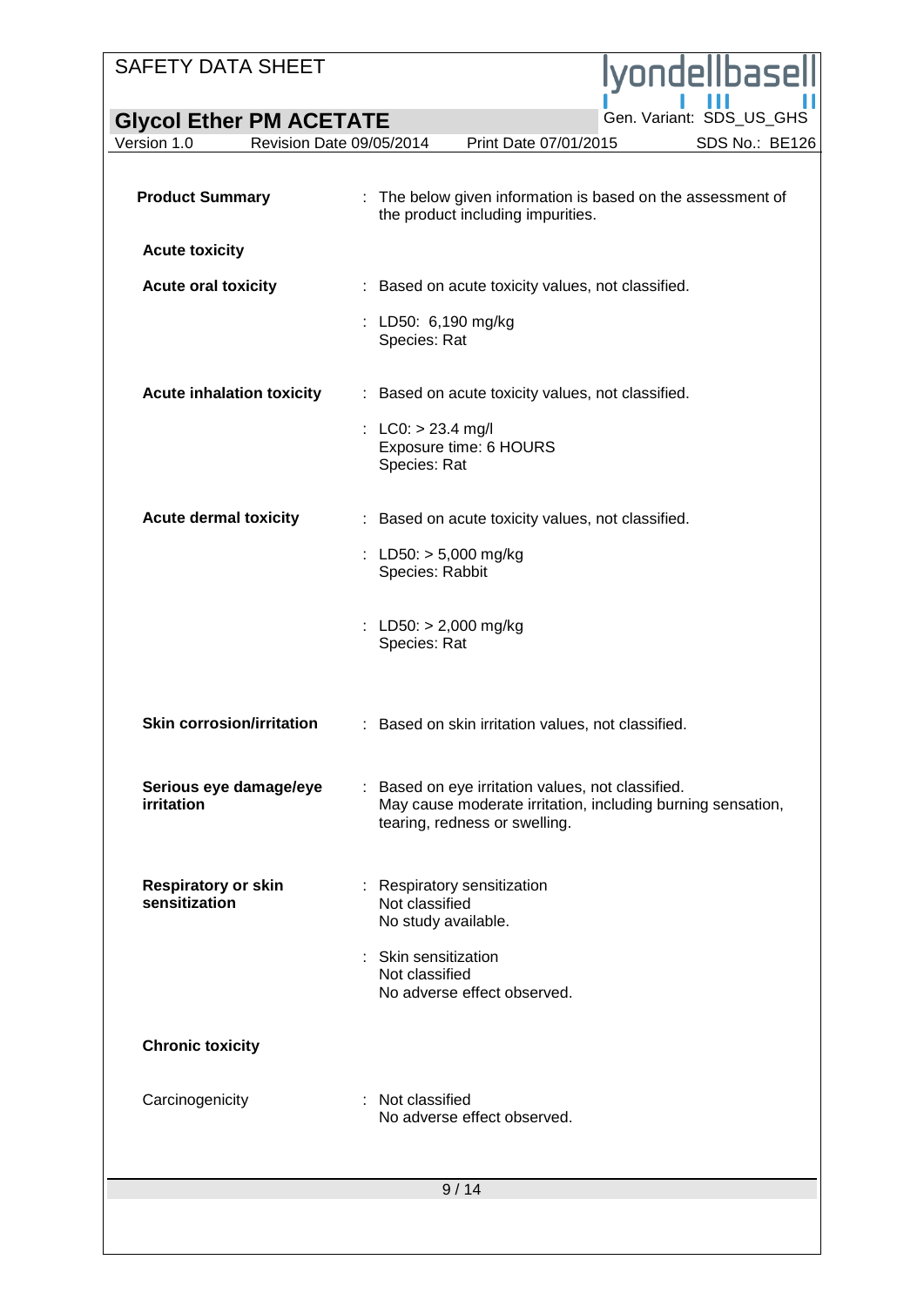| <b>SAFETY DATA SHEET</b>                                               | Iyondellbasell                                                                   |
|------------------------------------------------------------------------|----------------------------------------------------------------------------------|
| <b>Glycol Ether PM ACETATE</b>                                         | Gen. Variant: SDS_US_GHS                                                         |
| Version 1.0<br>Revision Date 09/05/2014                                | Print Date 07/01/2015<br>SDS No.: BE126                                          |
| Germ cell mutagenicity                                                 | : Not classified<br>No adverse effect observed.                                  |
| <b>Reproductive toxicity</b>                                           |                                                                                  |
| Effects on fertility /<br>Effects on or via lactation                  | : Not classified<br>No adverse effect observed.                                  |
| <b>Effects on Development</b>                                          | : Not classified<br>No adverse effect observed.                                  |
| <b>Target Organ Systemic</b><br><b>Toxicant - Single exposure</b>      | Based on single exposure toxicity values, not classified.<br>÷.                  |
|                                                                        | High concentrations may cause central nervous system<br>depression.              |
| <b>Target Organ Systemic</b><br><b>Toxicant - Repeated</b><br>exposure | Based on repeated exposure toxicity values, not classified.                      |
| <b>Aspiration hazard</b>                                               | : Based on physico-chemical values or lack of human evidence,<br>not classified. |
| <b>12. ECOLOGICAL INFORMATION</b>                                      |                                                                                  |
| <b>Ecotoxicology Assessment</b>                                        |                                                                                  |
| Acute aquatic toxicity                                                 | : Based on acute aquatic toxicity values, not classified.                        |
| Chronic aquatic toxicity                                               | Not classified, based on readily biodegradability and low acute<br>toxicity.     |
| <b>Toxicity to fish</b>                                                | Acute toxicity to fish is low.                                                   |
| <b>Toxicity to daphnia and</b><br>other aquatic invertebrates          | : Acute toxicity to freshwater and marine invertebrates is very<br>low.          |
| <b>Toxicity to algae</b>                                               | : Acute toxicity to aquatic plants very low.                                     |
| <b>Toxicity to bacteria</b>                                            | : Low toxicity to sewage microbes.                                               |
| <b>Toxicity to fish (Chronic</b><br>toxicity)                          | : Low chronic toxicity to fish.                                                  |
| <b>Toxicity to daphnia and</b>                                         | Low chronic toxicity to aquatic invertebrates.                                   |
|                                                                        | 10/14                                                                            |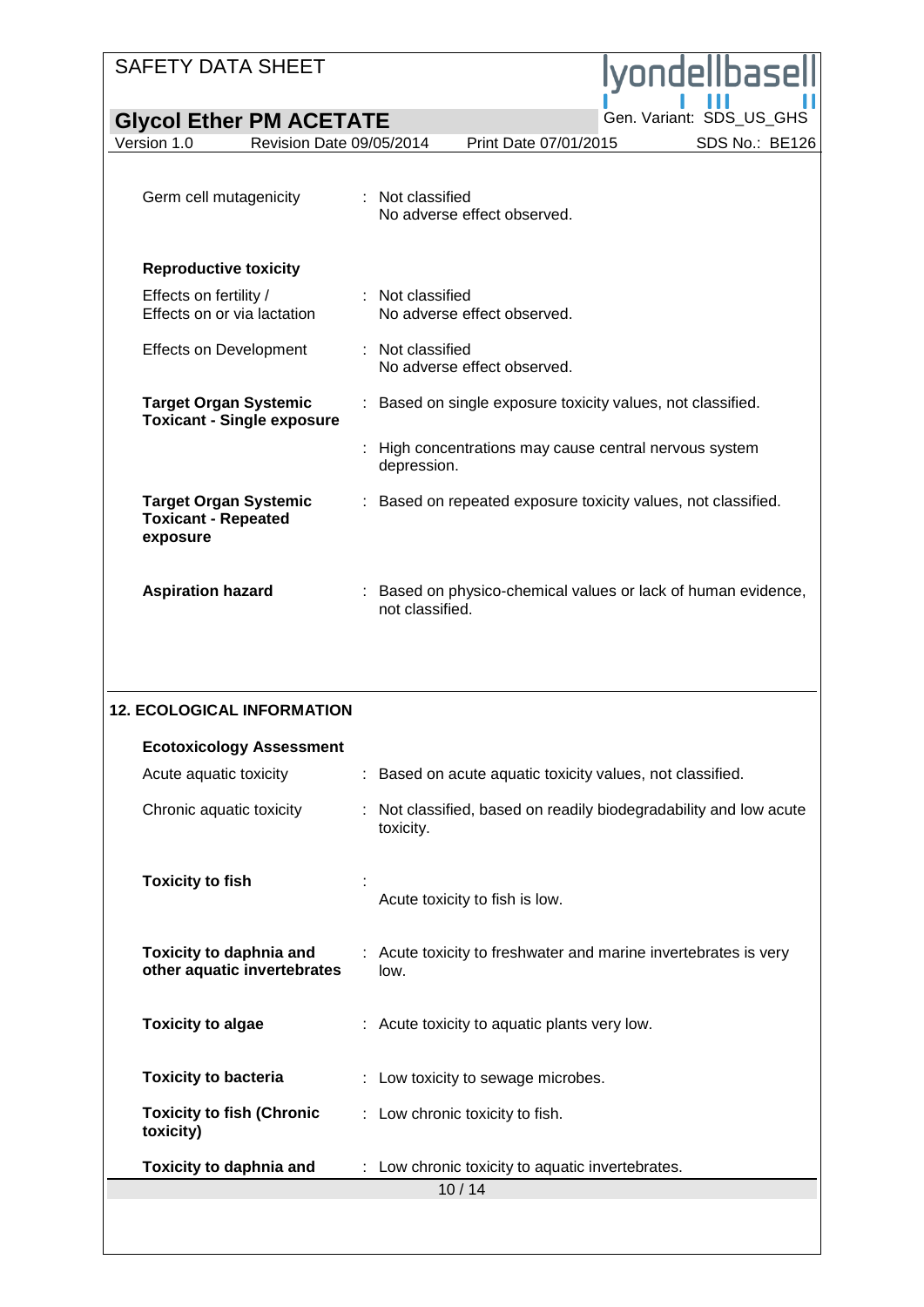| <b>SAFETY DATA SHEET</b>                                              |                                                                                                                                                                                                                                                                                                                                                                                                                                                                             |  |  |
|-----------------------------------------------------------------------|-----------------------------------------------------------------------------------------------------------------------------------------------------------------------------------------------------------------------------------------------------------------------------------------------------------------------------------------------------------------------------------------------------------------------------------------------------------------------------|--|--|
|                                                                       | lyondellbasell                                                                                                                                                                                                                                                                                                                                                                                                                                                              |  |  |
| <b>Glycol Ether PM ACETATE</b>                                        | Gen. Variant: SDS US GHS                                                                                                                                                                                                                                                                                                                                                                                                                                                    |  |  |
| Version 1.0                                                           | SDS No.: BE126<br>Revision Date 09/05/2014<br>Print Date 07/01/2015                                                                                                                                                                                                                                                                                                                                                                                                         |  |  |
| other aquatic invertebrates<br>(Chronic toxicity)                     |                                                                                                                                                                                                                                                                                                                                                                                                                                                                             |  |  |
| <b>Persistence and degradability</b>                                  |                                                                                                                                                                                                                                                                                                                                                                                                                                                                             |  |  |
| <b>Biodegradability</b>                                               | $: z = 83 \%$<br>Rapidly degradable.<br>(After 28 days in a ready biodegradability test)                                                                                                                                                                                                                                                                                                                                                                                    |  |  |
| <b>Bioaccumulative potential</b>                                      |                                                                                                                                                                                                                                                                                                                                                                                                                                                                             |  |  |
| <b>Bioaccumulation</b>                                                | Bioconcentration factor (BCF): 3.16<br>Method: (QSAR calculated value)<br>This material is not expected to bioaccumulate.                                                                                                                                                                                                                                                                                                                                                   |  |  |
| <b>Mobility in soil</b>                                               |                                                                                                                                                                                                                                                                                                                                                                                                                                                                             |  |  |
| <b>Distribution among</b><br>environmental<br>compartments            | : Stability in water<br>Hydrolytically stable.                                                                                                                                                                                                                                                                                                                                                                                                                              |  |  |
|                                                                       | Stability in soil<br>no data available<br>Low absorption to soil particulates predicted                                                                                                                                                                                                                                                                                                                                                                                     |  |  |
| <b>Additional advice</b><br><b>Environmental fate and</b><br>pathways | No additional information available.                                                                                                                                                                                                                                                                                                                                                                                                                                        |  |  |
| <b>Results of PBT and vPvB assessment</b>                             |                                                                                                                                                                                                                                                                                                                                                                                                                                                                             |  |  |
| Not applicable.                                                       |                                                                                                                                                                                                                                                                                                                                                                                                                                                                             |  |  |
| Other adverse effects                                                 |                                                                                                                                                                                                                                                                                                                                                                                                                                                                             |  |  |
| <b>Additional ecological</b><br>information                           | : No additional information available.                                                                                                                                                                                                                                                                                                                                                                                                                                      |  |  |
| <b>SECTION 13. DISPOSAL CONSIDERATIONS</b>                            |                                                                                                                                                                                                                                                                                                                                                                                                                                                                             |  |  |
| Further information                                                   | Contaminated product, soil, or water may be hazardous<br>waste.<br>(See 40 U.S. Code of Federal Regulations (CFR) 261 and 29<br>CFR 1910).<br>Landfill solids at permitted sites.<br>Use registered transporters.<br>Burn concentrated liquids.<br>Avoid flame-outs.<br>Assure emissions comply with applicable regulations.<br>Dilute aqueous waste may biodegrade.<br>Avoid overloading/poisoning plant biomass.<br>Assure effluent complies with applicable regulations. |  |  |
|                                                                       | 11/14                                                                                                                                                                                                                                                                                                                                                                                                                                                                       |  |  |
|                                                                       |                                                                                                                                                                                                                                                                                                                                                                                                                                                                             |  |  |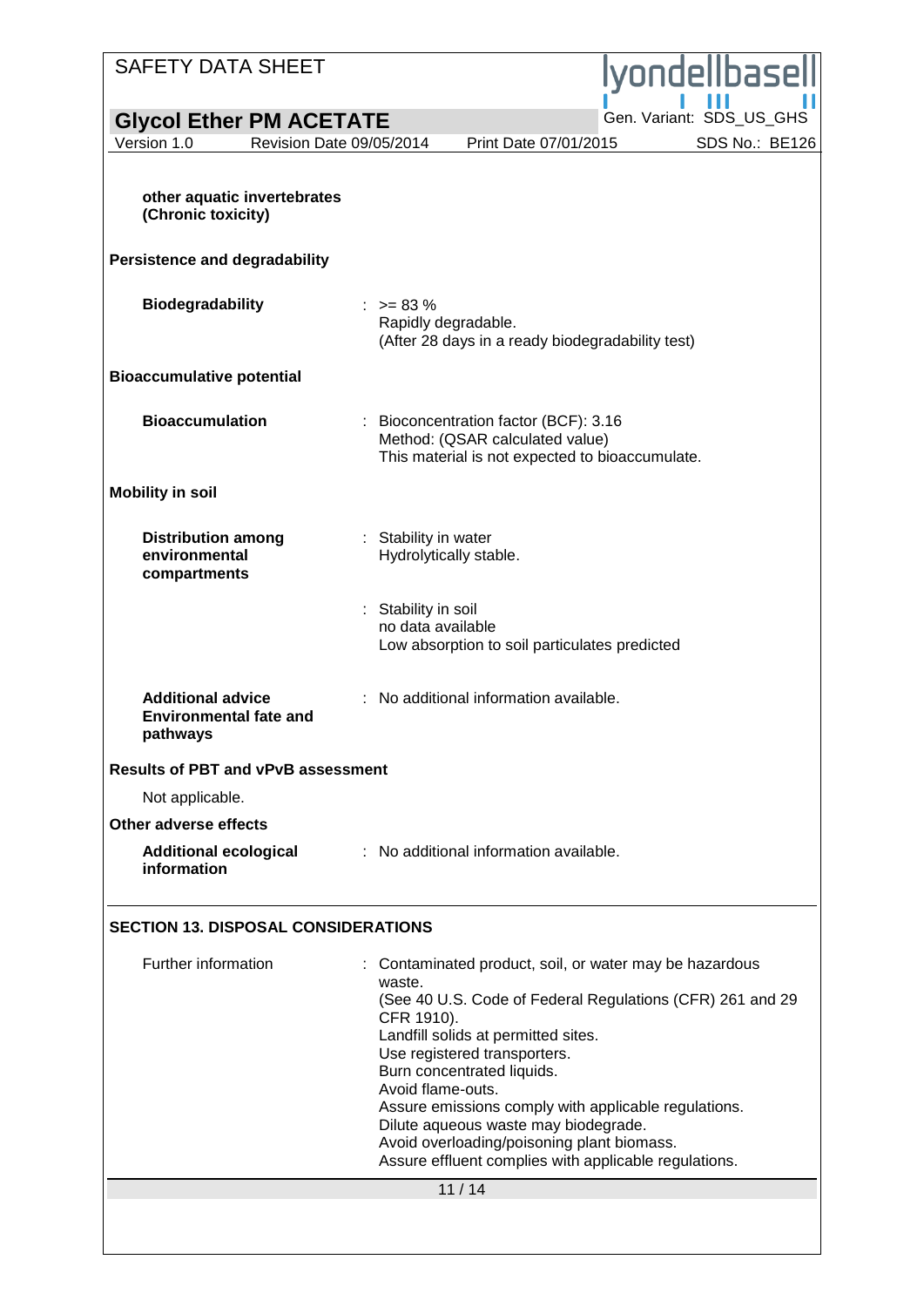## SAFETY DATA SHEET ondelibas **Glycol Ether PM ACETATE**<br>Version 1.0 Revision Date 09/05/2014 Print Date 07/01/2015 SDS No.: BE126 Revision Date 09/05/2014 **SECTION 14. TRANSPORT INFORMATION DOT** UN number : 3272 Description of the goods : Esters, n.o.s. : (1-Methoxy-2-Propanol Acetate) Class : 3<br>Packing group : 3<br>: III Packing group Labels : 3 **SECTION 15. REGULATORY INFORMATION** If identified components of this product are listed under the TSCA 12(b) Export Notification rule, they will be listed below. All components of this product are listed or are exempt from listing on the TSCA 8(b) inventory. **SARA 302/304** This product contains no known chemicals regulated under SARA 302/304. **SARA 311/312** Based upon available information, this material is classified as the following health and/or physical hazards according to Section 311 & 312: Fire Hazard. Immediate (Acute) Health Hazard. **SARA 313** This product contains no known chemicals regulated under SARA 313. **State Reporting** This material is not known to contain a chemical substance known to the State of California to cause cancer, reproductive, or developmental toxicity under California Proposition 65. However, LyondellBasell has not tested for the presence of listed chemical substances. This product contains no known chemicals regulated by New Jersey's Worker and Community Right to Know Act. No components are subject to the Massachusetts Right to Know Act. This product contains no known chemicals regulated by Pennsylvania's Right to Know Act. **Other international regulations Global Inventory Status** The ingredients of this product are compliant with the following chemical inventory requirements or exemptions.12 / 14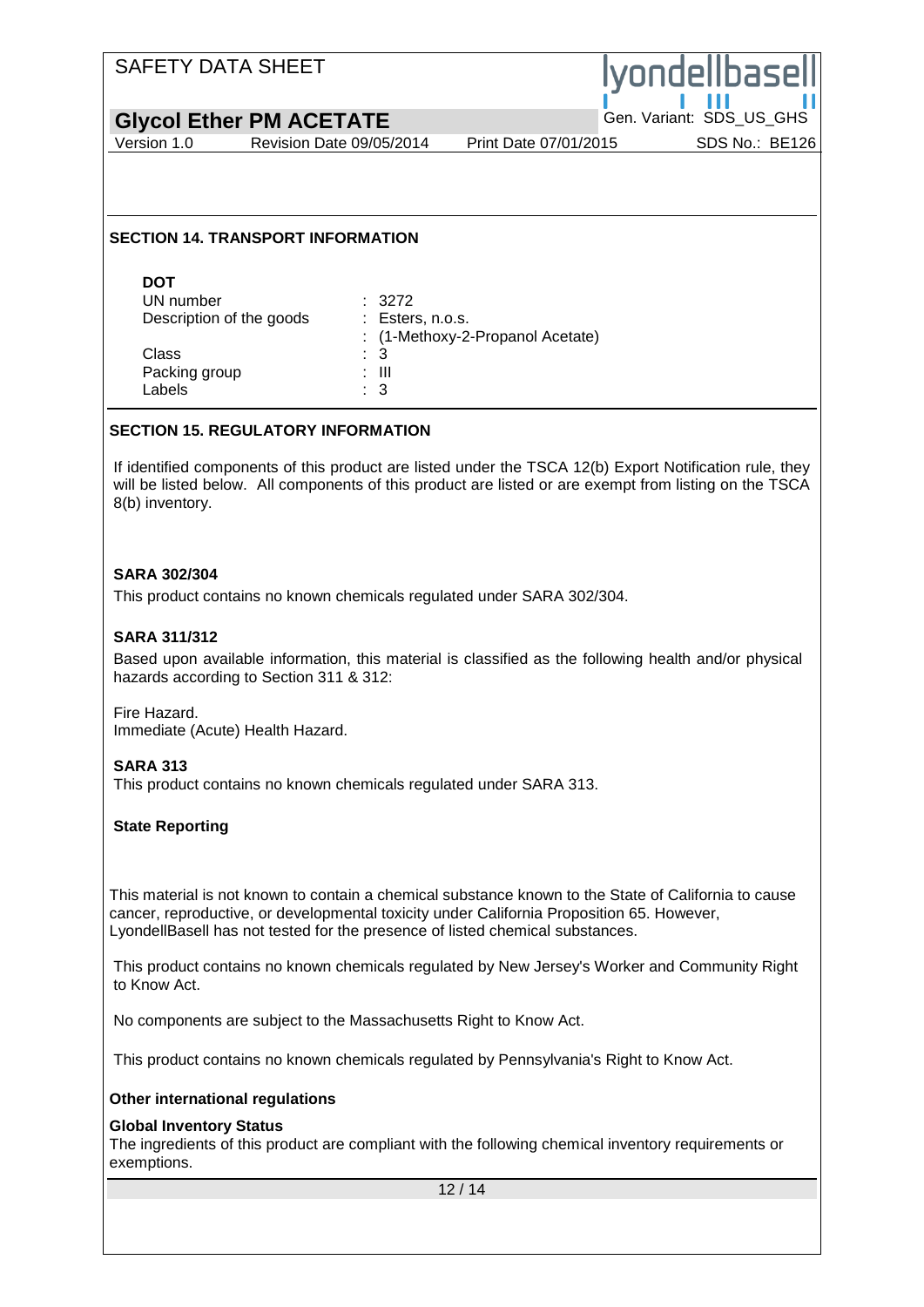**Glycol Ether PM ACETATE**<br>Version 1.0 Revision Date 09/05/2014 Print Date 07/01/2015 SDS No.: BE126

Revision Date 09/05/2014

ondelibas

\*Additional Explanatory Status Statements follow the table, as necessary.

| <b>Country/Region</b>           | <b>Inventory</b> | <b>Status Description</b>      |
|---------------------------------|------------------|--------------------------------|
| Australia                       | <b>AICS</b>      | Compliant                      |
| Canada                          | <b>DSL</b>       | Compliant                      |
| China                           | <b>IECSC</b>     | Compliant                      |
| Europe                          | <b>REACH</b>     | See REACH Compliance Statement |
| Japan                           | <b>ENCS</b>      | Compliant                      |
| Korea                           | KECI             | Compliant                      |
| New Zealand                     | <b>NZIOC</b>     | Compliant                      |
| Philippines                     | <b>PICCS</b>     | Compliant                      |
| <b>United States of America</b> | TSCA             | Compliant                      |

#### *REACh status*

*If the product has been purchased from any company of the LyondellBasell group of companies registered in the European Union, we confirm that the chemical substance in this product has been pre-registered or, where required under REACh, registered, and that we have the intention to proceed with any required registration in accordance with the deadlines set forth in REACh. (Regulation (EU) No. 1907/2006)*

Contact product.safety@lyondellbasell.com for additional global inventory information.

13 / 14 **SECTION 16. OTHER INFORMATION Further information HMIS Classification** : Health Hazard: 1 Flammability: 2 Physical hazards: 0 **NFPA Classification** : Health Hazard: 1 Fire Hazard: 2 Instability: 0 **Other Information** HMIS rating scale  $(0 = \text{minimal hazard}; 4 = \text{severe hazard})$ NFPA rating scale  $(0 = \text{minimal hazard}; 4 = \text{severe hazard})$ **Material safety datasheet sections which have been updated:** Updated format Revised Section(s): 1 2 3 8 11 12 15 Revision Date August 31 2014 **0 2 1 1 2 0**